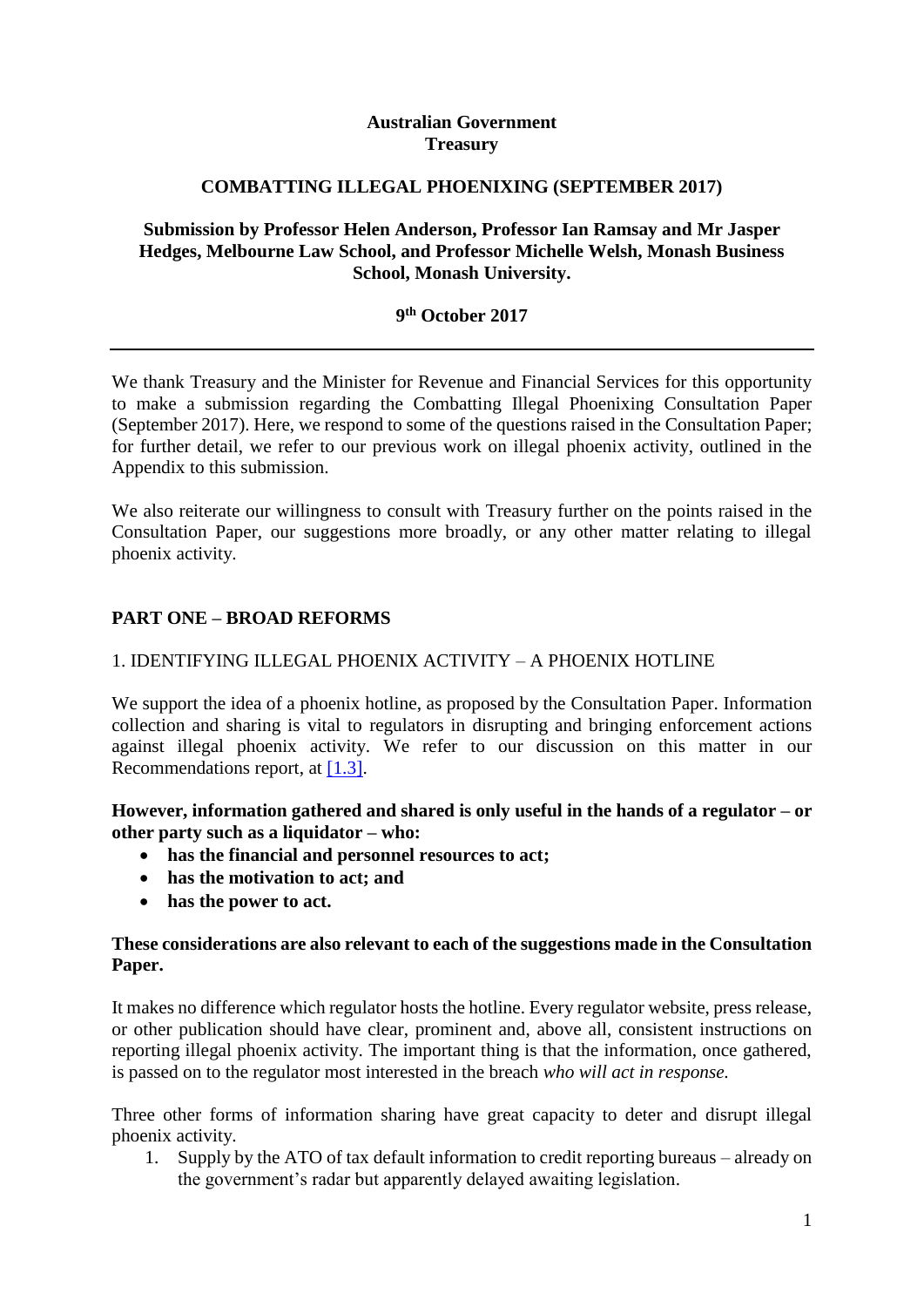- 2. Supply by ASIC of director histories, based on information collated from director identification numbers, to liquidators at the start of insolvency engagements. Let the liquidator – for free – 'hit the ground running'. Phoenix insolvencies typically involve few assets from which liquidators can be paid to conduct thorough investigations. If ASIC and the government want liquidators to be effective and efficient gatekeepers against director wrongdoing, liquidators need as much information as possible, as quickly as possible, and as cheaply as possible. Charging liquidators for this is a penny-wise, pound foolish approach.
- 3. Supply of well-linked director information via the ASIC website to the public for free. This is not private information. It can be purchased by the public from information providers. Let the public protect themselves from possible phoenix operators by encouraging them to do some on-line searching before committing themselves. Serial phoenix operators will think twice about liquidating a string of companies if they know that potential customers and suppliers can discover their history easily and take their business elsewhere. The UK government has recognised the value of this and provides much corporate information for free.<sup>1</sup>

The Consultation Paper has not sought feedback on further information sharing between government agencies but we take this opportunity to highlight three significant gaps that could greatly assist in reducing illegal phoenix activity.

- 1. ASIC currently provides the Australian Business Register (ABR) with information about companies entering external administration or being deregistered for a variety of reasons, including failure to pay fees. This prompts the ABR to cancel the company's ABN. One innovation that would not require any new legislation would be for the ABR, if it discovered that the people associated with a cancelled ABN were seeking a new ABN, to alert ASIC and other agencies to this activity either directly or via the information sharing capabilities of the government-access ABR Explorer. This would not involve an implication of wrongdoing but simply adds to the useful intelligence held by ASIC that can guide their surveillance and enforcement activities.
- 2. An application to the ATO by those seeking an ABN for their company requires 'associate details', including the name, date of birth, position held and tax file number of all Australian resident directors. At present, the ATO does consult with ASIC regarding ABN applications but only to check the validity of the Australian Company Number. It does not check whether any associates of the company are disqualified from managing corporations or what other companies those associates own or control. This is an oversight that should be addressed.
- 3. In addition to complaints from employees, superannuation non-compliance is detected and reported to the ATO through third party referrals. The ATO submission to the Senate Economics References Committee inquiry entitled 'The Impact of Nonpayment of the Superannuation Guarantee' noted that in 2015–16, the Fair Work Ombudsman (FWO) made 2,405 referrals, with 73 from super funds, 651 community referrals, 70 internal ATO referrals and 57 from 'other'. There was no figure given for referrals from ASIC.

**.** 

<sup>&</sup>lt;sup>1</sup> See<https://www.gov.uk/government/news/launch-of-the-new-companies-house-public-beta-service>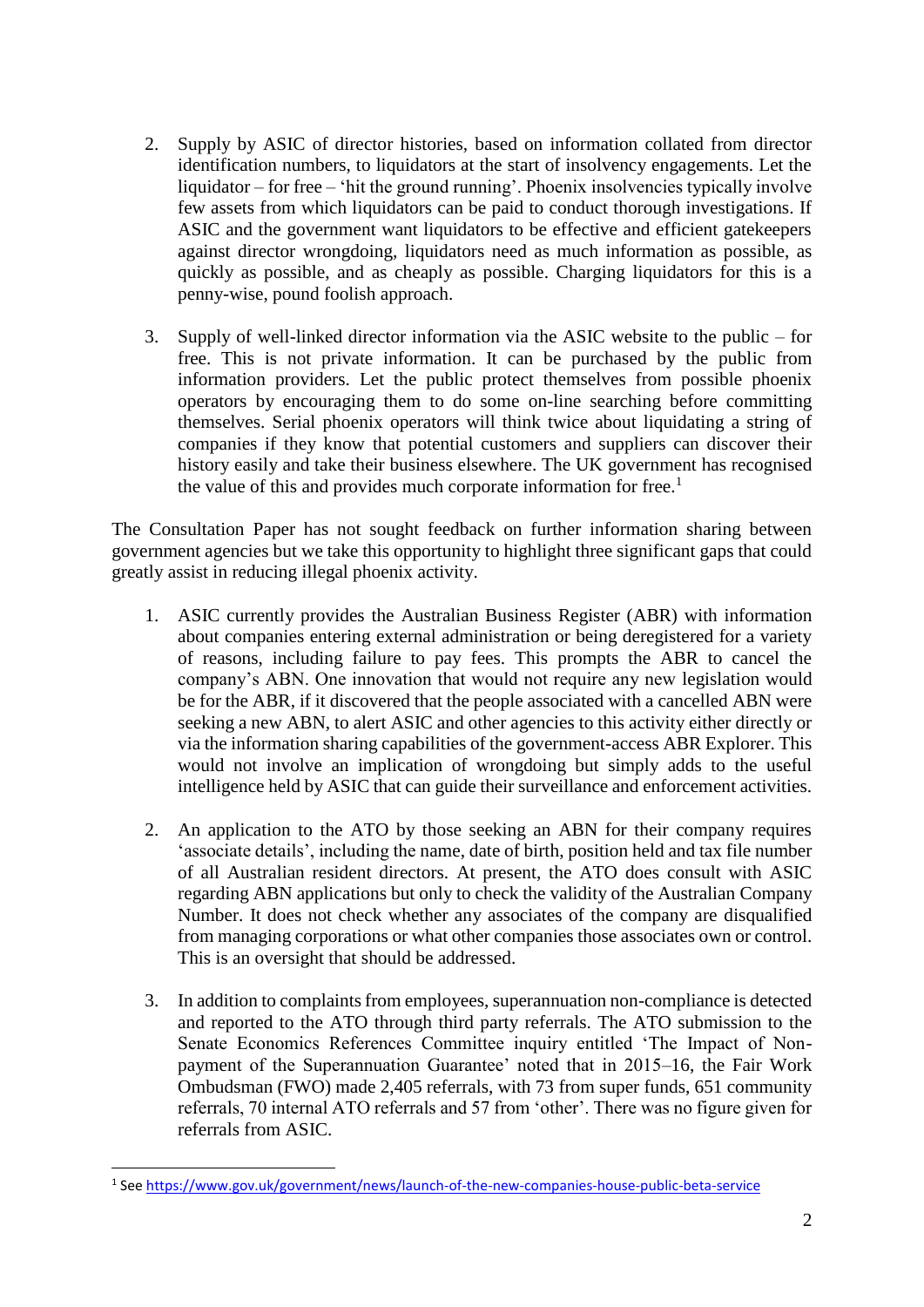This is not because ASIC is unaware of unpaid superannuation. At the conclusion of an insolvency appointment, the external administrator reports various matters to ASIC, including broad band estimates of unpaid taxes and unremitted superannuation in each administration. In 2015-16, ASIC's collation of these EXAD reports showed that there was unpaid superannuation in 3,709, or 39.2% of reports. ASIC knows the names of these companies: liquidators, receivers or administrators have looked into the affairs of these companies enough to know that these amounts have not been remitted for their employees.

The Senate ERC recommended that ATO and ASIC review data sharing so that information on insolvency cases is referred by ASIC to the  $ATO$ <sup>2</sup> It is not clear why such communication is not already taking place. ASIC's view might be that the contents of EXAD reports are not useful to the ATO because it is then too late to issue a director penalty notice (DPN). However, while liquidation of the company within 21 days of receipt of the DPN allows the director to avoid liability, this only applies to 'standard' DPNs where the amount of the liability has been reported but not paid to the ATO. 'Lockdown' DPNs, on the other hand, which are issued with respect to *unreported* withholding and superannuation liabilities, are *not* avoided by external administration.

Therefore ASIC, unaware of whether a superannuation liability has or has not been reported to the ATO, should report *all* unpaid superannuation information from external administration reporting to the ATO to allow 'lockdown' DPNs to be issued where appropriate and to augment the ATO's risk profile data collection.

While the EXAD reports are not made available to the public, the regulatory guide governing them makes it clear that ASIC already has the power to release this information to the ATO: 'We may also disclose information in accordance with s 127 of the *Australian Securities and Investments Commission Act 2001* (Cth) for the performance of our functions or for the exercise of our powers. In particular, we may release information to another government agency under s 127(4) where the information will enable or assist that agency to perform its functions or exercise its powers.' 3

# 2. A PHOENIXING OFFENCE

#### A new offence

1

We do not support the creation of a specific phoenix offence, as proposed or otherwise.

The proposed phoenix offence – 'to specifically prohibit the transfer of property from Company A to Company B if the main purpose of the transfer was to prevent, hinder or delay the process of that property becoming available for division among the first company's creditors' – only captures phoenixing involving the transfer of property. While asset transfers are a feature of many current instances of illegal phoenix activity, an offence such as the one proposed might encourage the sophisticated phoenix 'two company approach'.

<sup>2</sup> Senate Economic References Committee, *Superbad – Wage theft and non-compliance with the Superannuation Guarantee*, May 2017, recommendation 26.

<sup>3</sup> ASIC, *Regulatory Guide 16: External Administrators – Reporting and Lodgi*ng (July 2008) RG 16.18.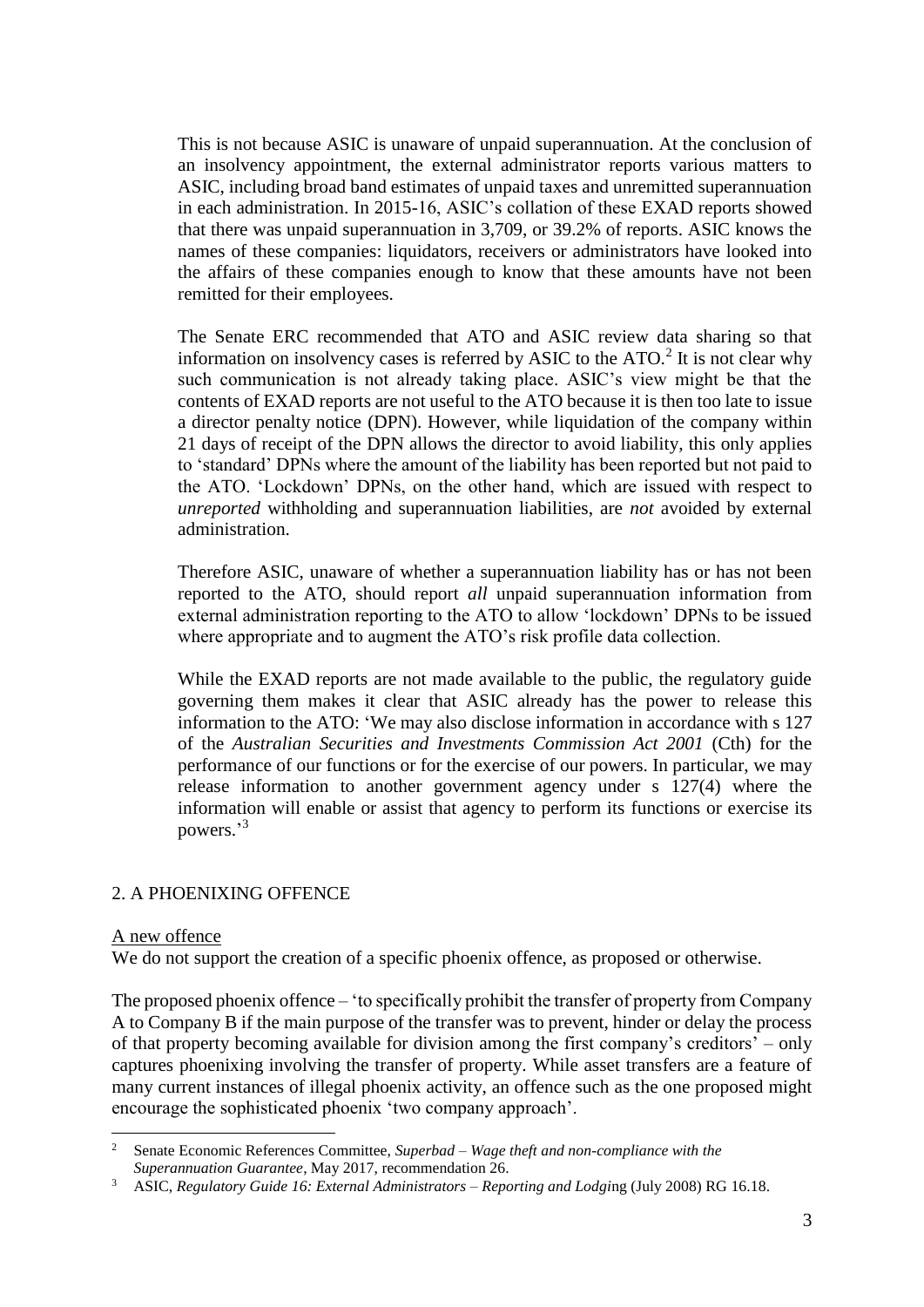This involves one company owning the assets, and contracting for their use by an operating company, which incurs the tax and other debts. The assetless operating company is the one that is then liquidated, and the process is repeated. The other common scenario is that the tax, wages and super debts are incurred by an assetless labour hire entity which is placed into liquidation at the first sign of ATO interest. As the Consultation Paper acknowledges, illegal phoenix activity is already a breach of directors' duties, and these duties capture all improper phoenix behaviour, involving asset transfers or not.

Moreover, there is already a provision – s 588FE(5) of the *Corporations Act 2001* (Cth) (*Corporations Act*) – that allows a liquidator to claw back asset transfers where 'the company became a party to the transaction for the purpose, or for purposes including the purpose, of defeating, delaying, or interfering with, the rights of any or all of its creditors on a winding up of the company.' This has two advantages over the proposed provision: it does not require the creditor-defeating purpose to be the 'main purpose', and it allows the liquidator to look back at transactions in the previous ten years. The only stipulation relevant here is that it must also be 'an insolvent transaction', defined in s 588FC as the company becoming insolvent partly or wholly because of the transaction. Therefore asset transfers made deliberately within the ten years prior to a company's insolvency to render the company unable to pay its creditors are already subject to considerable recovery powers in the hands of liquidators.

In addition, there is already a creditor-related criminal fraud offence contained in s 596 of the *Corporations Act* that deals with the removal or transfer of property.

Furthermore, uncommercial asset transfers are already actionable both as a voidable preference (by liquidators) and as a form of insolvent trading, via ss 588FB and 588G(1A) of the *Corporations Act.* Both the directors' duties breaches and insolvent trading already have a number of advantages as avenues for action:

- action can be taken by both the liquidator (in the name of the company) and ASIC; and
- they are civil penalty breaches, allowing:
	- o court disqualification on the application of ASIC;
	- o penalties payable to the government on the application of ASIC; and
	- o compensation orders against directors in breach.

The remedies already available can not only result in the return of the assets, but also have the potential to provide protection of the public, punishment, deterrence and compensation.

An additional concern over the proposed phoenix offence is that it is based on proving an intention – 'the main purpose' – to a criminal standard, even with the transfer's relationship to the imminent insolvency being 'reasonably inferred from all the circumstances'. The proposed provision is similar to s 596AB, the criminal provision relating to entering into transactions with the intention of preventing or significantly reducing the recovery of employee entitlements. This section has never been used, possibly because of the difficulty of obtaining sufficient evidence to prove the intention element of the offence to the criminal standard of proof, 'beyond a reasonable doubt'.

As a result of these concerns, and the current existence of adequate provisions to penalise illegal phoenix activity and recover assets, we do not support a specific phoenix offence. The powers to act are already available. What is needed here are more actions by liquidators and ASIC.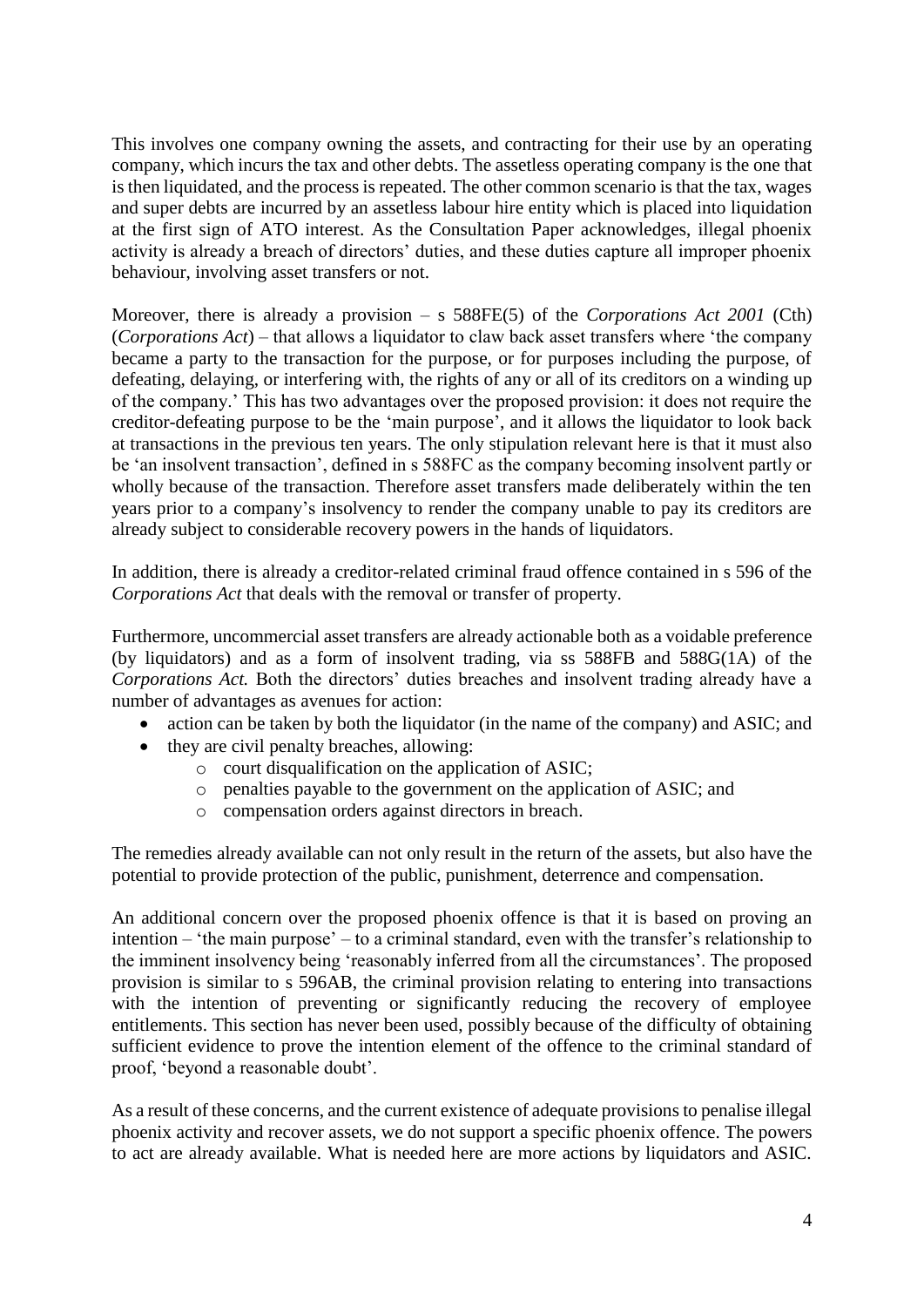This depends upon funding and motivation. In the absence of these, no amount of new offences will make any difference.

### Appropriate remedies and penalties

We refer to our comments immediately above about the current existence of remedies and penalties against illegal phoenix activity. However, we do consider that additional avenues to recoup assets would be useful, particularly as a signal to both ASIC and the courts. This was one of our recommendations in our Recommendations report, at [\[3.4.3\].](http://law.unimelb.edu.au/__data/assets/pdf_file/0020/2274131/Phoenix-Activity-Recommendations-on-Detection-Disruption-and-Enforcement.pdf#page=124)

We propose that s 1317H be amended, to allow for orders to be made against Newco where Newco is 'involved in the contravention' (within the meaning of s 79 of the *Corporations Act*) or 'controlled' (within the meaning of s 50AA of the *Corporations Act*) by the director in breach. Please see our Recommendations report for details of the proposed wording of this amendment.

Section 1317H(2) already allows a court to order the director in breach to compensate Oldco for the profits made by Newco from an undervalued transaction. But what it does *not do* is allow the court to order Newco – an entity not in breach of any law – to hand over its gains. Expanding the reach of s 1317H would both facilitate enforcement and provide important signalling benefits. Courts, and those tempted by illegal phoenix activity, would have a clear indication from Parliament that the beneficiary of the breach of duty should be stripped of the gains it has made. This explicit statement overcomes the need for courts to 'piece together' the same outcome which is implicit in s 79 and s 1317H.

In addition, attaching the recovery mechanism to directors' duties rather than uncommercial transactions avoids the requirement of actual insolvency at the time of the transaction. At the same time, the directors' duties provisions provide an important limitation on the reach of the recovery mechanism, ensuring that enforcement action is only taken in cases of wrongdoing and not genuine business rescues.

#### Designating Breaches of Existing Provisions as Phoenix Offences

We see no particular disadvantage in designating certain breaches to be 'phoenix offences' for the purpose of harsher penalties or invoking the special provisions of a Higher Risk Entity regime, discussed further below. The example given in the Consultation Paper is a failure to keep or provide books and records.

External administrators report a lack of books and records as part of their reporting to ASIC at the conclusion of an administration. ASIC then commonly brings summary prosecutions against these directors resulting in a small fine.

As a response to the books and records issue, the government should consider imposing higher penalties on *all directors* failing to keep or provide financial records (see our Recommendations report at [\[1.2.1.2\]\)](http://law.unimelb.edu.au/__data/assets/pdf_file/0020/2274131/Phoenix-Activity-Recommendations-on-Detection-Disruption-and-Enforcement.pdf#page=37).

ASIC should also review its approach to these failings, and bring insolvent trading action against these directors to send a message of deterrence. Under s 588E(4) of the *Corporations Act*, a company is deemed to be insolvent where it has failed to keep records as required by s 286(1). This means that all debts incurred during that period where there are no books kept involve insolvent trading, with potentially serious consequences – disqualification, pecuniary penalties up to \$200,000, and compensation orders.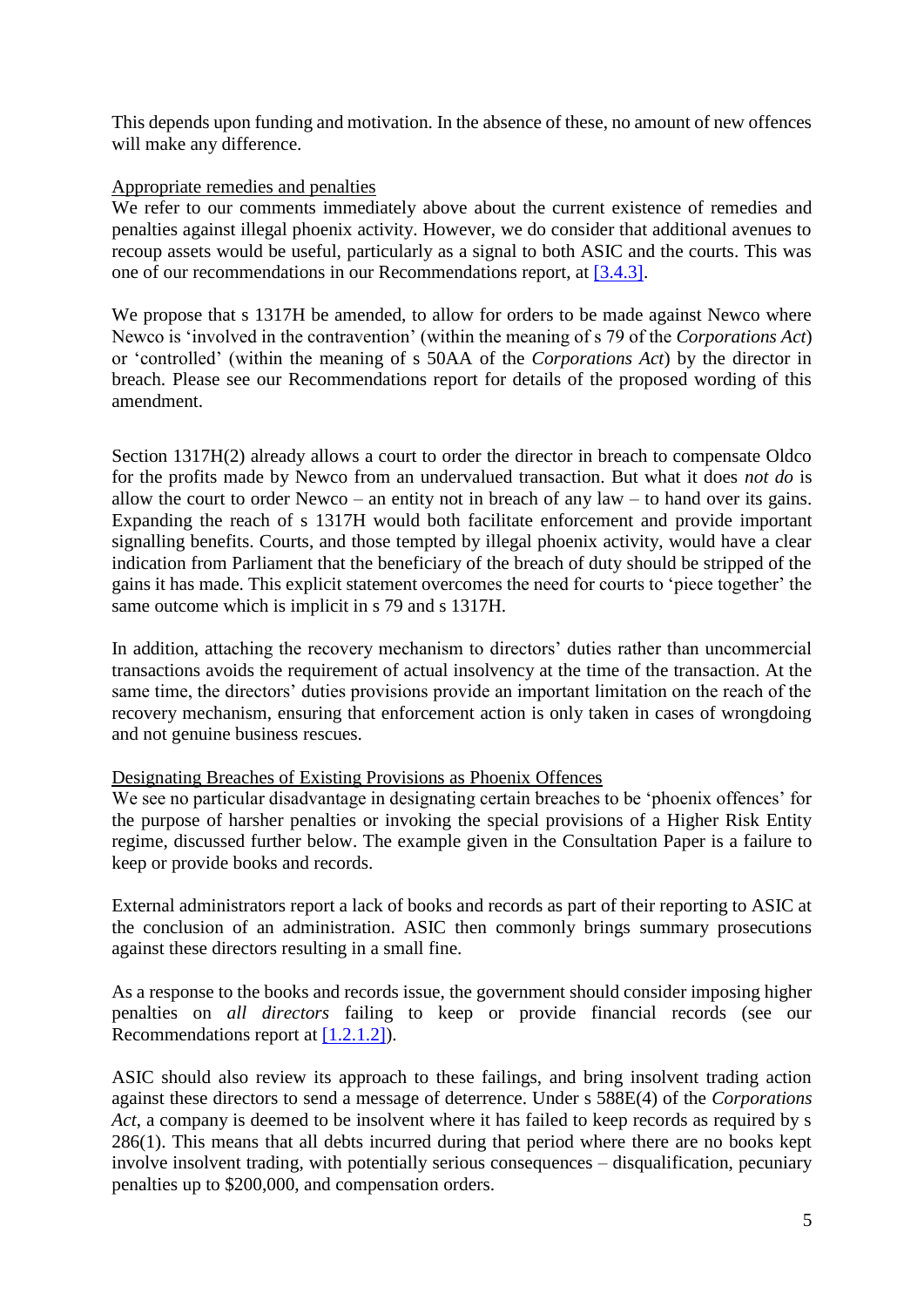## 3. ADDRESSING ISSUES WITH DIRECTORSHIPS

#### Appointment and Resignation

We support the government addressing the issue of backdating of director resignations. We previously made suggestions on this matter in our Recommendations report, at [\[2.5\].](http://law.unimelb.edu.au/__data/assets/pdf_file/0020/2274131/Phoenix-Activity-Recommendations-on-Detection-Disruption-and-Enforcement.pdf#page=96)

Rather than a rebuttable presumption, we concluded that the director should simply be liable for misconduct predating the lodging of the change of directorship form, as a significant motivator towards ensuring that the form is lodged. We did not consider that it would be a compliance burden, particularly if the notification could be lodged online instantaneously by the director using their DIN.

If the director is liable for all of their pre-lodgement conduct and there is no rebuttable presumption as proposed, the measure requires no independent enforcement either administratively or via court action. The director is simply liable for whatever substantive breach is involved, and it is incumbent on ASIC or the liquidator to bring appropriate enforcement and recovery action. A sole director should ensure that if their involvement with the company is at an end and no other person is willing to be its director, the company is placed into liquidation.

#### Abandoning a Company

It is very pleasing to see the issue of abandoned companies gaining attention. However, the suggestion that the government limit a sole director's ability to resign without either being replaced or winding the company up, by deeming the resignation to be ineffective, does little to change the current situation. . Arguably abandoning a company already constitutes a breach of directors' duty to act with care and diligence, for example which means that such a director cannot escape liability by resigning as part of that abandonment.

In addition, the proposed reforms do not deal with directors who abandon their companies without formally resigning. Where Oldco's liabilities are not sufficiently substantial to make it cost-effective for any one creditor to take action against Oldco to recoup the funds, illegal phoenix operators may simply abandon Oldco without resigning as directors, safe in the knowledge that it is unlikely that they will be pursued. For example, there may be numerous smaller amounts of wages and entitlements owed to employees, yet these employees may not have the means or capacity to take legal action. Thus, it is necessary for agencies such as ASIC, the ATO and the FWO to regulate not only companies that formally have no directors, but also companies that formally have directors but effectively are abandoned and inactive.

The two issues here are volume and enforcement. Our research indicated that there were about 37,600 companies deregistered by ASIC each year for failure to return forms and pay fees. This is nearly five times the amount of companies liquidated. The point of the government's suggestion is that by deeming the resignation to be ineffective, the director remains accountable as a director. However, this does nothing to ensuring that the affairs of those abandoned, deregistered companies are investigated (by whom? paid for how?) or that action will be brought against those directors. Given the sheer number of companies that are abandoned and the lack of regulatory oversight of abandoned companies, the total quantity of the debts that such companies owe to creditors may be very substantial.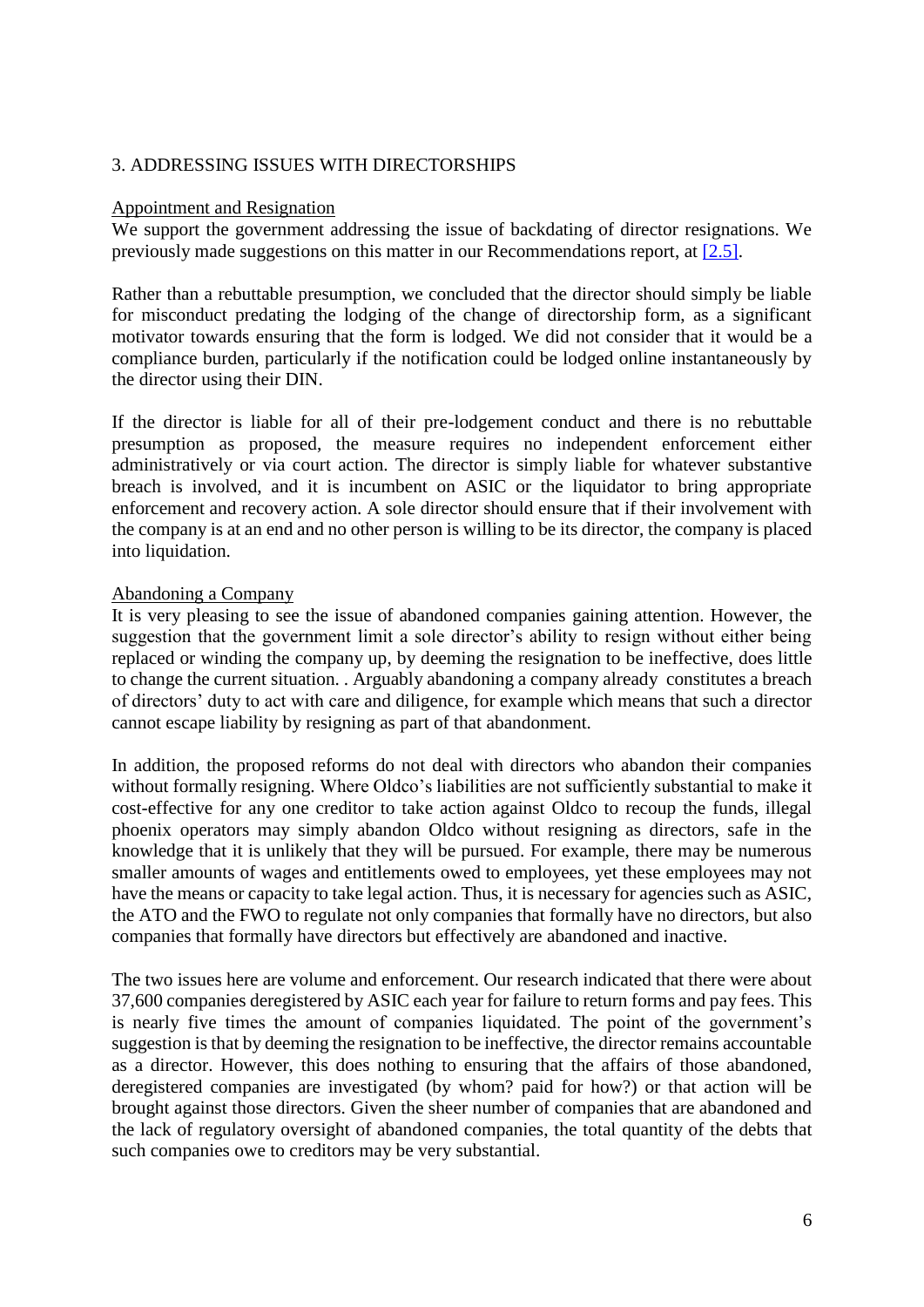Making it an administrative and/or civil wrong to abandon a company might be a better option but again there is the issue of enforcement. As part of the deregistration process, ASIC can send a penalty notice to the last known address of the last registered director or directors. Whether the penalty is paid is another matter entirely. A much more effective deterrent against this behaviour would be a 'black mark' against the person, via their DIN, such that directors who have previously abandoned companies cannot become the director of any further company without satisfying certain conditions. This is discussed further below in Part II.

It should also be noted here that being a good citizen and voluntarily winding up your company involves considerable paperwork, costs and the payment of fees to ASIC. Abandoning the company means ASIC will get rid of the company for you for free, with no repercussions. It is not surprising that so many companies are abandoned.

# 5. PROMOTER PENALTIES

We do not support the proposed expansion of promoter penalty laws.

The issue with extending promoter liability to phoenix circumstances is that the very nature of illegal phoenix activity – closing one company and transferring its business to another company, newly created or otherwise – can never be a 'tax exploitation scheme'. The tax liabilities incurred by the first business were income tax, payroll tax, PAYG(W) or superannuation liabilities properly incurred during the life of the company.

The prohibition against promoting 'tax exploitation schemes' is designed to stop advisors actively marketing and encouraging companies, amongst others, to structure their arrangements in schemes that exploit tax laws. These schemes reduce or eliminate the company's liability to pay tax – the incurring of the tax debt. With illegal phoenix activity, the company has simply failed to pay the tax debt that it has properly incurred. Advising an insolvent business to liquidate or enter voluntary administration when it cannot pay its debts is the *only* proper advice that can be given.

The ATO already has the mechanism to capture advisors who recommend illegal phoenix activity – the *Crimes (Taxation Offences) Act 1980* (Cth) (CTOA). It was introduced following 'Bottom of the Harbour' tax evasion in the 1970s – conceptually very similar to illegal phoenix activity. The CTOA imposes criminal sanctions where a person enters into an arrangement with the intention of securing that a company will be unable to pay income tax or a range of other taxes including the superannuation guarantee charge. The penalties are 10 years imprisonment or 1,000 penalty units or both.

Liability can be imposed on advisors under s 6(1) for being an accessory – defined in the usual way as a person who 'directly or indirectly aids, abets, counsels or procures another person, or is in any way by act or omission directly or indirectly concerned in, or party to, the entry by another person into an arrangement or transaction' – 'knowing or believing' that the arrangement is for a prohibited purpose. The CTOA also deals with 'future income tax'. Section 5 of the CTOA requires the main perpetrator to have the intention of securing the company to be unable to pay the income tax but the accessory under s 6 does not need that purpose, only the knowledge or belief that the other person has it.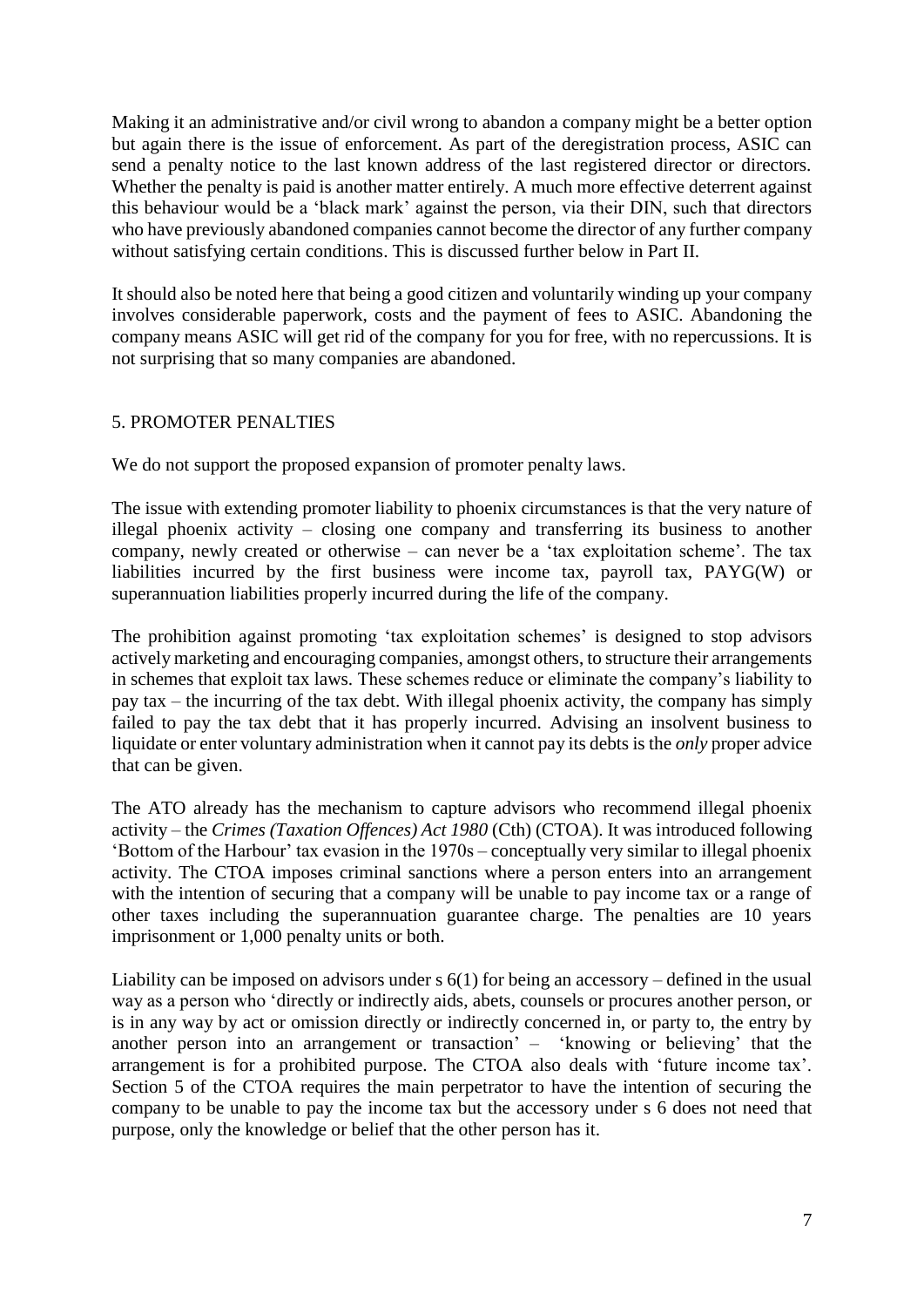Using the existing law is superior to the options in the Consultation Paper. It avoids the difficulties of trying to broaden the definition of 'tax exploitation scheme' to include illegitimate behaviour during corporate insolvency or a defence of 'mere advice for legitimate purposes'. It also avoids relying on a new illegal phoenix activity offence that is dependent on asset transfers. There is no need to create a new offence where there is already an adequate provision in existence.

## 6. EXTENDING THE DIRECTOR PENALTY NOTICE REGIME TO GST

We support the extension of the DPN regime to GST and this is a suggestion that we have made previously in our Recommendations report, at [\[2.6\].](http://law.unimelb.edu.au/__data/assets/pdf_file/0020/2274131/Phoenix-Activity-Recommendations-on-Detection-Disruption-and-Enforcement.pdf#page=97) It should be extended for all directors, not just those deemed High Risk Phoenix Operators.

We do *not* support another mooted alternative – the payment of the GST by the purchaser of real estate, where the builder has claimed back GST input credits early in the project but liquidates prior to remitting the GST it owes to the ATO. This was a suggestion made to us by the ATO early in our consultation with it over ways to recover unpaid taxation revenue. However, we could not devise a fair or administratively workable method of achieving this. For example, the builder may not be the person selling the property. If the purchaser deducts GST from the price paid to the developer, the developer has the task of recovering it from the builder.

In terms of including GST in the DPN regime, it is important to recognise the fundamental difficulty with using DPNs to recover any losses caused by illegal phoenix activity. The whole *modus operandi* of illegal phoenix activity is to liquidate a company and transfer the business to a new one. There is no liability on a director under a DPN where there is a prompt liquidation within 21 days of receiving the notice, provided liabilities are reported.

A savvy, deliberate phoenix operator therefore does not fear a DPN, regardless of what it includes. The cost of incorporating a new company – currently \$463 – is worth incurring to avoid tens of thousands in tax debts.

# 7. SECURITY DEPOSITS

We support improvements to the security deposit laws, including increasing the penalties for non-compliance. Extending the ATO's powers in relation to the garnishee provisions to recover security deposits, as proposed by the Consultation Paper, might also assist.

However, a lateral approach would be not to target the failing company but rather the operations of a new company. See our recommendation at [\[2.3\].](http://law.unimelb.edu.au/__data/assets/pdf_file/0020/2274131/Phoenix-Activity-Recommendations-on-Detection-Disruption-and-Enforcement.pdf#page=91) In other words, where a director of a company that failed to pay a security deposit for Company A was trying to obtain an ABN for Company B, the ATO should have the power to deny that ABN until Company B provides a security deposit. We believe that the issuance of an ABN could play an important 'gatekeeper' role that protects the collection of tax revenue currently affected by illegal phoenix activity.

At present, the ATO lacks the power to deny an ABN to a company, as it may to an individual where they do not believe the individual is carrying on an enterprise. Even if the ATO has grave suspicions about the individuals controlling a company, it must still grant that company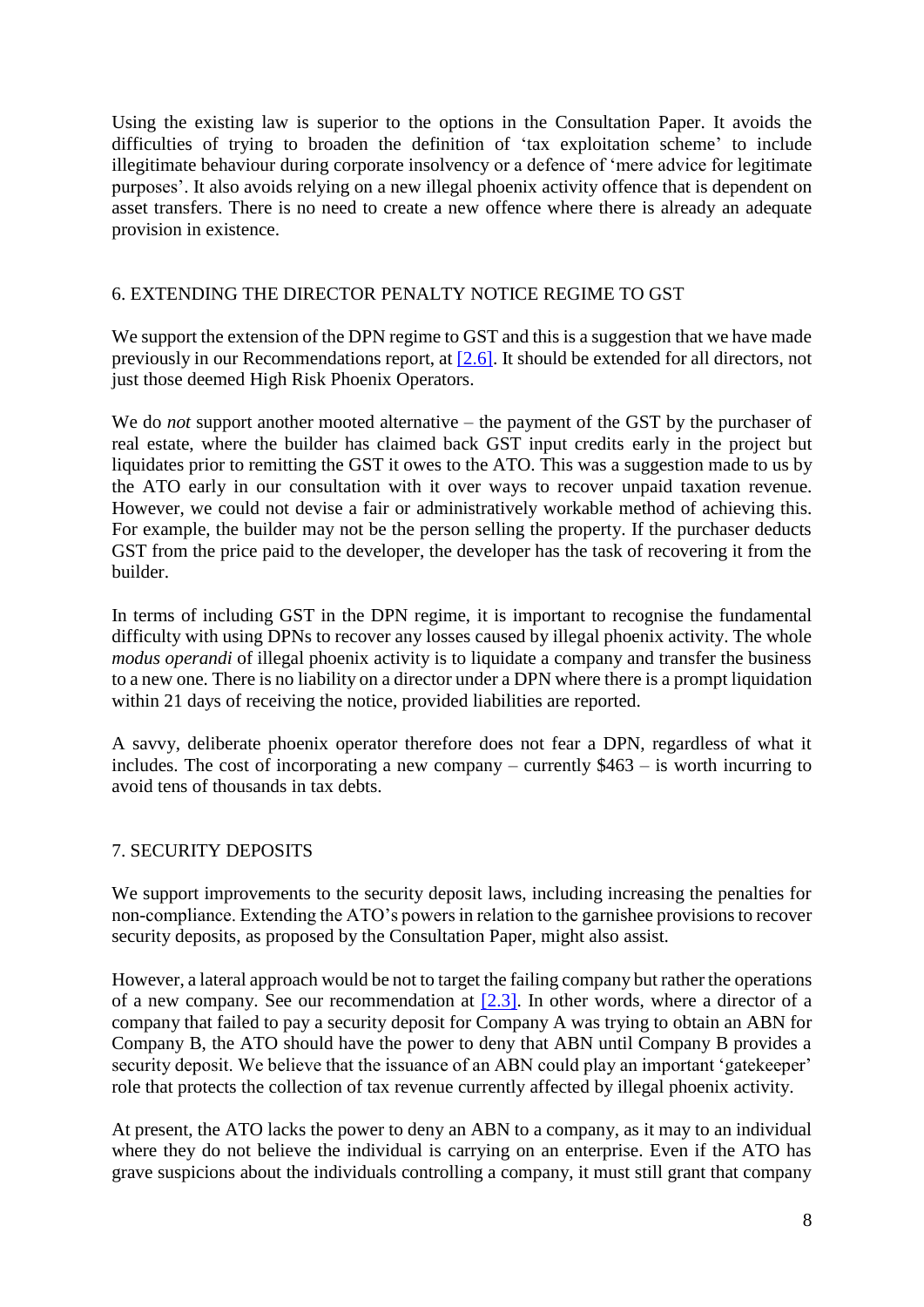an ABN. This is the case whether those individuals are running one or 100 companies, or whether they have a lengthy history of phoenix activity that the ATO suspects is illegal. The 'fit and proper person' test for the issue of an ABN, raised for consideration by Treasury's *Black Economy Taskforce Additional Policy Ideas*, could be one way of doing this.

# **PART TWO – DEALING WITH HIGHER RISK ENTITIES**

### 8. TARGETING HIGHER RISK ENTITIES

The designation of an individual as a High Risk Phoenix Operator (HRPO) has the advantage of reminding a person that their conduct is 'on the radar' of the regulators. However, the proposed two-tiered approach would place a substantial administrative burden on the ATO.

We have also suggested a method that singles out certain high risk individuals, which we called 'restricted directors' in our Recommendations report at [\[2.1\].](http://law.unimelb.edu.au/__data/assets/pdf_file/0020/2274131/Phoenix-Activity-Recommendations-on-Detection-Disruption-and-Enforcement.pdf#page=74) However, rather than targeting them for special *ex post* enforcement action as the Consultation Paper proposes with HRPOs, we favoured the *ex ante* approach that limits the number of companies that these people can manage while under restriction. Most significantly, restricted status would occur automatically after a certain number of corporate failures. Our proposal therefore is less harsh in consequences than the HRPO proposal and less burdensome administratively.

In our view, deterring and disrupting illegal phoenix activity is best done by restricting or denying a phoenix operator access to what they want:

- the incorporation of a company;
- the right to be its director; and
- an ABN for the company.

Between them, the ATO and ASIC should have the ability to control the granting of these three privileges. The ABN issue is discussed above, and here we discuss the first two.

#### Incorporation

Incorporation should be done online by the proposed directors, with a requirement that they quote their director identification number and password accompanying that number. Director identification numbers must be password protected to prevent people from stealing and fraudulently using other people's numbers. The online form should then pre-populate with the directors' prior and present corporate records – a reminder to the director that ASIC knows what they are involved with, and can share this information with other regulators. Transparency is the key.

We recommend that shelf companies no longer be permitted, at  $[1.1.2]$ , as the reasons that once existed for their use are no longer applicable. They appear to be potential vehicles for fraud. Why else would someone pay several thousand dollars for a 13 month old company, when they could create one immediately for \$463?

## The 'right' to be a director

This is not absolute. ASIC can, and should more frequently, remove directors who have been involved in two or more failed companies within the past seven years where there are unfavourable liquidators reports (s 206F). ASIC should also make use of its ability to seek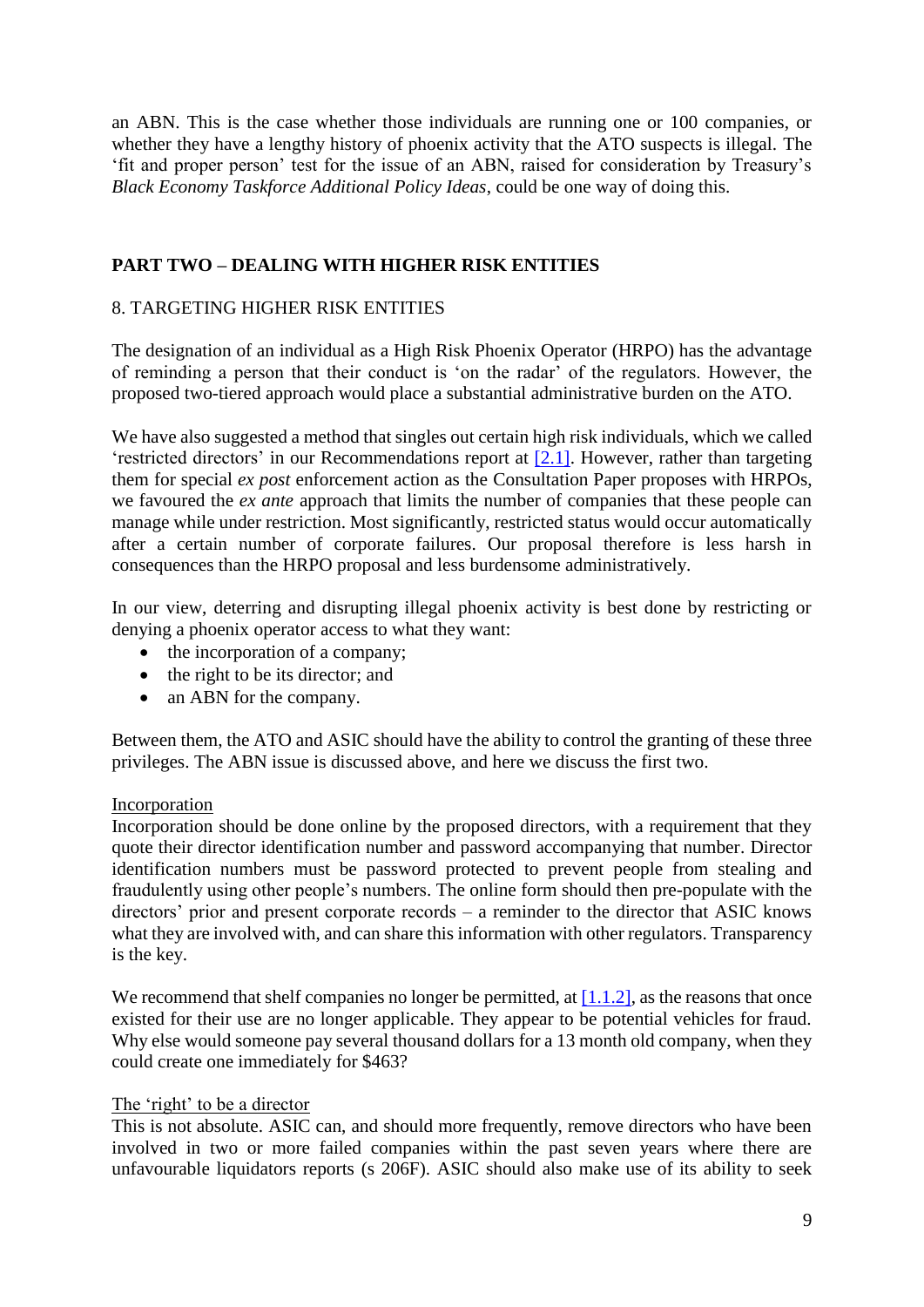court disqualification for up to 20 years where the person's behaviour was wholly or partly responsible for its failure (s 206D).

A database of what are effectively 'High Risk Phoenix Operators' could be achieved by identifying those who are disqualified twice under s 206F or disqualified once under s 206D, and ensuring they are on ASIC's and the ATO's radars for heightened surveillance when they return to running companies. In the event that these people engage in improper conduct – rather than enduring a further incidence of business 'bad luck' – enforcement action can be brought against these people in the usual way using the existing directors' duties, DPN provisions, and other relevant legislative provisions.

Where a person chooses to hide behind a family member as a dummy director, well-publicised enforcement of existing *Corporations Act* provisions, including directors' duties and insolvent trading provisions, may make people reluctant to take on the role of a dummy director. A properly implemented director identification number that makes it clear to the would-be director that ASIC and the ATO can see their present and previous corporate dealings is vital. In this regard, the information gathering discussed at the start of the Consultation Paper, as well as the improved data capabilities of both ASIC and the ATO, should be put to greater use in bringing actions under existing laws.

The government should consider creating a database of directors who have abandoned companies, and they should also be subject to the increased surveillance of ASIC and the ATO, whether as HRPOs, restricted directors or otherwise. The government should consider whether such people should be allowed to incorporate further companies without having to account for the demise of the abandoned company.

# 9. APPOINTING LIQUIDATORS

Option  $1 - A$  'cab rank' basis for appointing liquidators for HRPOs

This proposal sounds appealing but will involve a significant administrative workload. It depends on the lengthy process of designating someone a HRPO and then adds a further layer involving the creation of panels of liquidators and ensuring that they are adequately funded.

In the event that Treasury decides to proceed with this proposal, it is vital that it consults extensively with insolvency practitioners about the practical implications. Every insolvency practitioner we have spoken to is concerned about this proposal. ASIC already knows of the 16 or so liquidators who get a disproportionate number of appointments. A targeted investigation of those liquidators – some of whom might simply be doing their jobs effectively and efficiently – would be a good place to start.

There are also adequate tools available that can be used against advisors as accessories who are involved in directors' duties breaches or CTOA breaches, discussed above. These should be used more frequently.

External administrators submit reports of suspected breaches of the law at the end of an administration. ASIC rarely takes action in response to these reports, especially where small amounts of money appear to be involved. As a result, a 'colluding' liquidator can 'clear' their own name and report the suspected breaches, confident that ASIC will not make further inquiries. A more active response by ASIC to external administrator reports would be an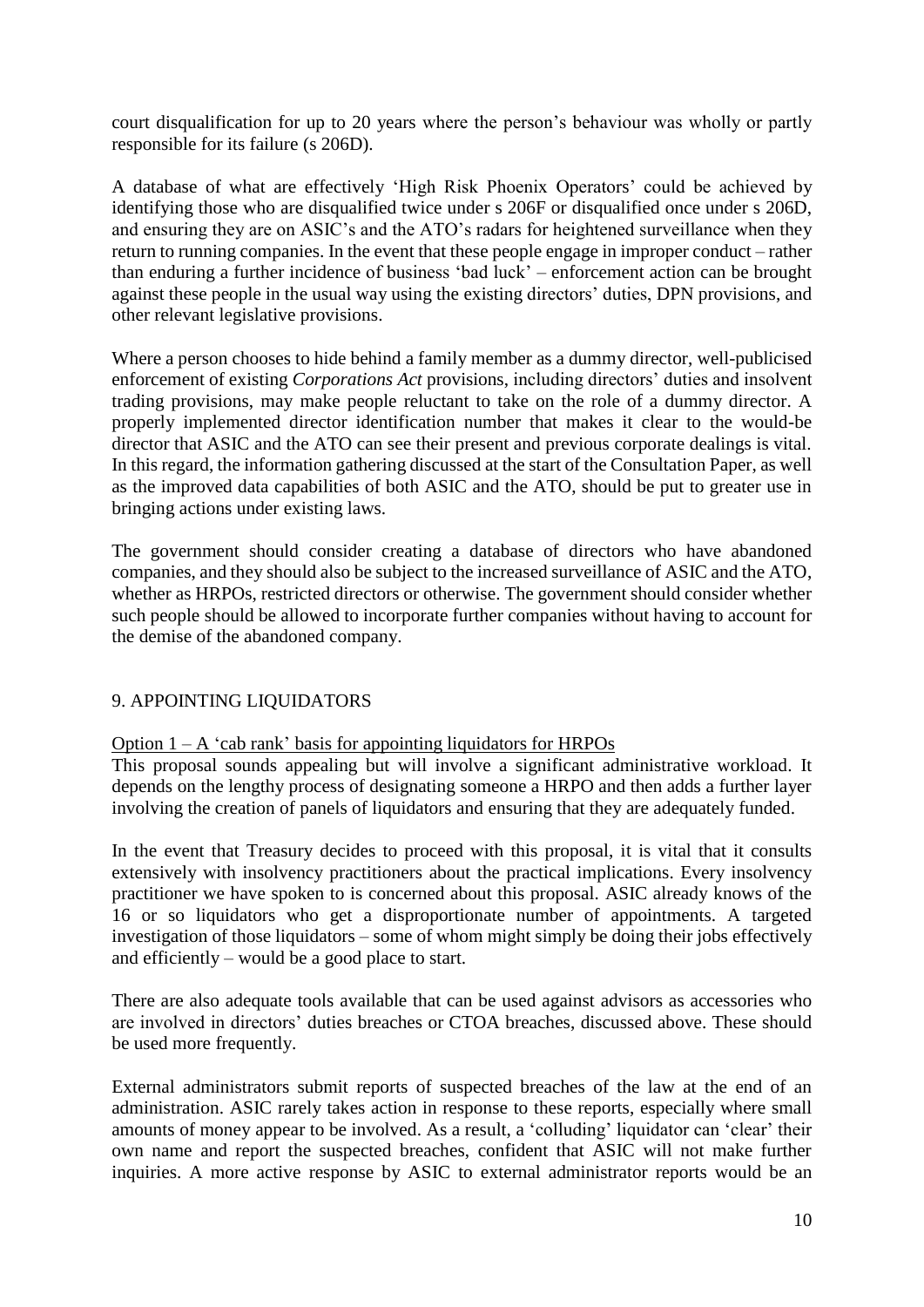excellent first step. If ASIC is not resourced to do this, or if it is not one of its priorities, then a government liquidator to deal with MSME insolvencies is worth considering.

# Option 2 – A Government Liquidator

This is an idea worth investigating further, and should go beyond liquidations of high risk entities. A government funded liquidator:

- can achieve economies of scale:
- can tap directly into the information held by ASIC and the ATO that might alert them to serial phoenix activity and breaches of directors' duties; and
- overcomes the funding dilemma, whereby liquidators of assetless companies are not legally required to do work for which they will not be paid (s  $545(1)$ ) apart from reporting to ASIC, yet may be criticised for not conducting thorough investigations.

Funding for a government liquidator should be by way of allocation from consolidated revenue. A more efficient system for conducting MSME liquidations, resulting in better detection, enforcement and therefore deterrence of illegal phoenix activity, could result in:

- more tax revenue:
- better payment of superannuation;
- less reliance on the Fair Entitlements Guarantee;
- no need for the Assetless Administration Fund (saving both money and administrative work by ASICs and applicants); and
- a fairer, more competitive market and economic benefits across society.

# 10. REMOVING THE 21 DAY WAITING PERIOD FOR A DPN

This proposal imposes liability on HRPO directors for any reported but unpaid PAYG(W), super and GST. If the liabilities were both unreported and unpaid, the 21 day period would not apply in any case because the DPN would be a 'lockdown' DPN. Under the proposal, the issue of the DPN would be an invoice for payment, rather than a notice allowing the director time to get the company's affairs into order by seeking liquidation. In effect therefore, the proposal means that HRPO directors are personally liable for DPN related taxes that the company cannot pay. It is not clear whether the HRPO director who liquidates the company prior to receipt of the DPN escapes liability.

The rationale is that the new regime takes away the 21 days which the HRPO would use to shift their personal assets, but more thought needs to be given to the behavioural profile here. The HRPO caught by the proposal both reports liabilities and keeps personal assets until faced with a DPN – rather naively it would seem.

A more likely profile of a determined HRPO is that they make themselves DPN-proof by ensuring that they have little if anything in their own name throughout their time as a director. They probably do not report liabilities so that the ATO does not know what is owing, but they do not fear a lockdown DPN since the only penalty is payment of the company's taxes – from money they do not have.

A better approach could be to impose some other punishment on people determined to use illegal phoenix activity to avoid payment of these taxes. The government should consider giving the ATO power to seek a court ordered disqualification of DPN recipients, where specified circumstances exist. For example, this could be that the person had received more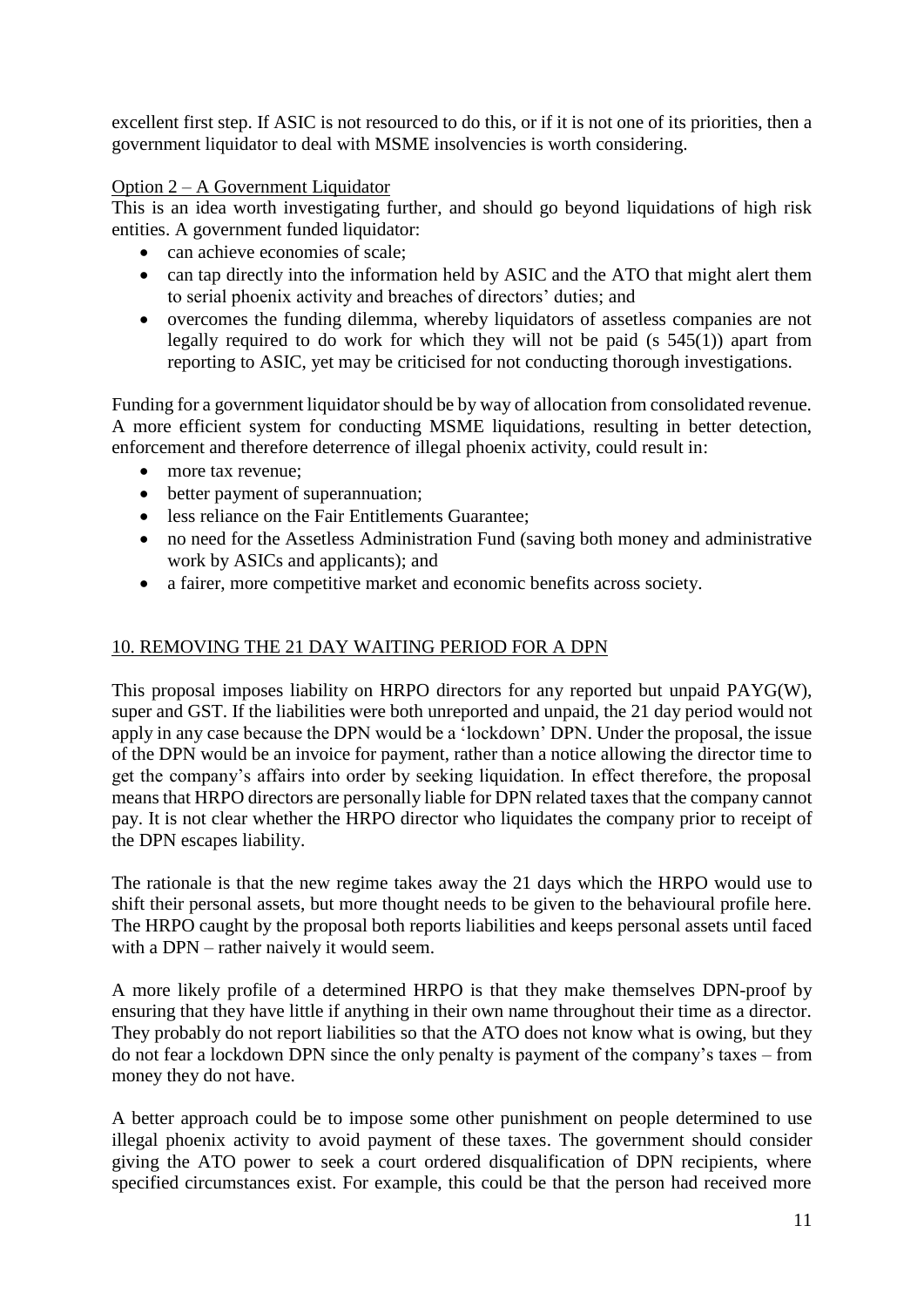than one DPN and the circumstances indicated that the person was wholly or partly responsible for each company's failure to pay. This would be the tax equivalent of a s 206D application by ASIC. The advantage here is that the ATO is a well-funded and highly motivated applicant, with the recalcitrant director and the relevant facts under its nose. Action should be swift, frequent and well publicised.

Another way of ensuring that PAYG(W) and superannuation are paid is to consider whether the single touch payroll proposal – currently only mandatory for employers with 20 or more employees and only relating to reporting, not payment as originally suggested – be extended further. There are legitimate concerns for small businesses over cash flow because of the tardiness of their own creditors, and we are aware that a requirement for all MSME businesses to pay PAYG(W) and super 'early' is likely to cause financial difficulties for some businesses.

However, the government could consider that their HRPO population be required to report *and* pay these taxes via single touch payroll.

In conclusion, we found that illegal phoenix activity exists because it is:

- easy;
- $\bullet$  cheap;
- profitable;
- relatively invisible; and
- rarely followed up by regulators.

Addressing these drivers should result in significant deterrence and disruption of illegal phoenix activity.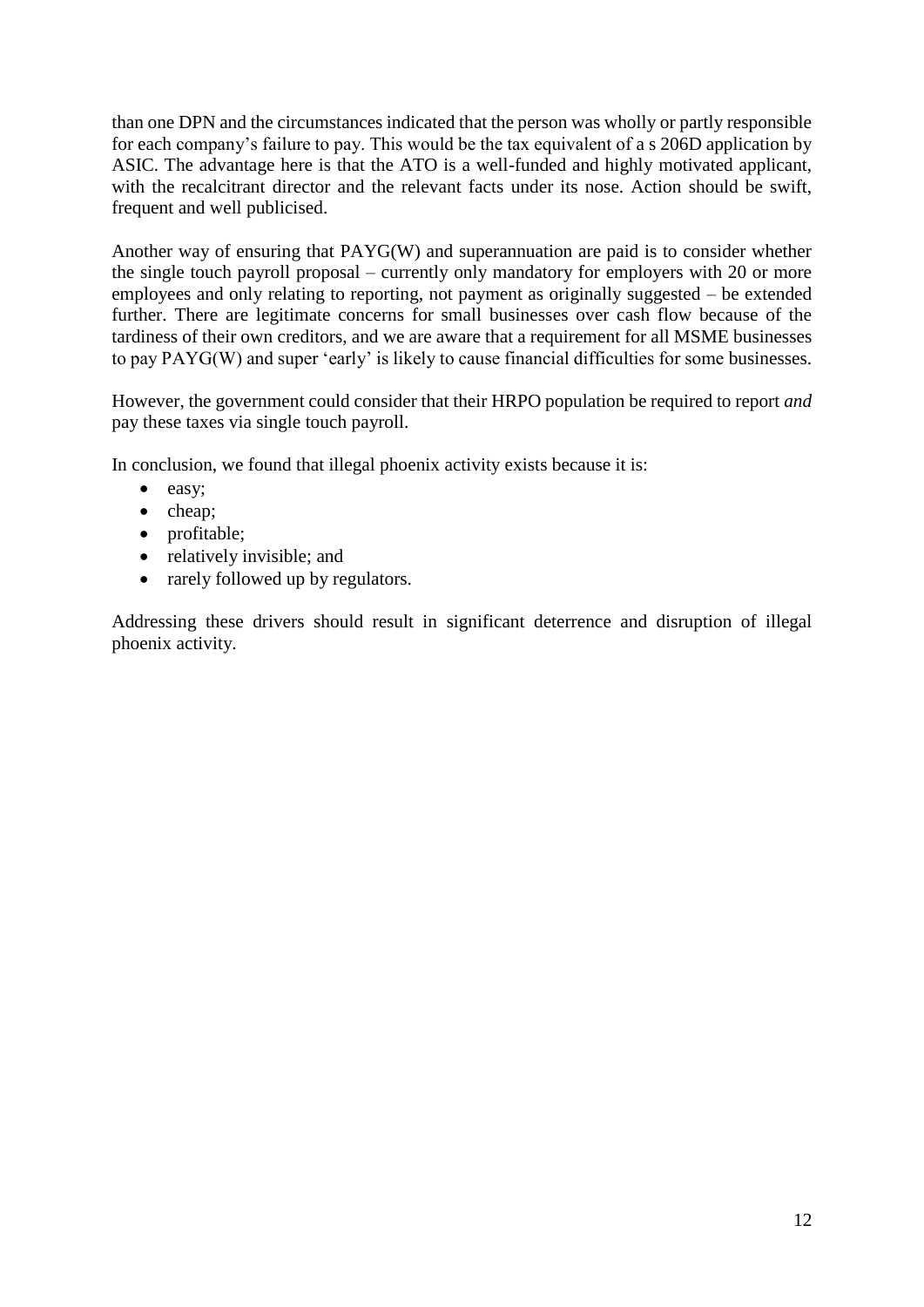#### **APPENDIX**

#### **EXECUTIVE SUMMARY OF THE ARC PHOENIX PROJECT FINAL REPORT**

'Phoenix Activity Recommendations On Detection, Disruption And Enforcement' is the [third](http://law.unimelb.edu.au/__data/assets/pdf_file/0020/2274131/Phoenix-Activity-Recommendations-on-Detection-Disruption-and-Enforcement.pdf)  [and final report](http://law.unimelb.edu.au/__data/assets/pdf_file/0020/2274131/Phoenix-Activity-Recommendations-on-Detection-Disruption-and-Enforcement.pdf) of the project, [Phoenix Activity: Regulating Fraudulent Use of the Corporate](http://law.unimelb.edu.au/centres/cclsr/research/major-research-projects/regulating-fraudulent-phoenix-activity)  [Form](http://law.unimelb.edu.au/centres/cclsr/research/major-research-projects/regulating-fraudulent-phoenix-activity) ('Phoenix Project'), which is being undertaken by staff at Melbourne Law School and Monash Business School. The Phoenix Project is funded by the Australian Research Council's *Discovery Projects* funding scheme (Project DP140102277). The Project seeks to enhance Australia's economic stability by determining the best methods of addressing fraudulent use of the corporate form without unduly inhibiting its proper use.

In our first report, **Defining and Profiling Phoenix Activity**,<sup>4</sup> we identified five categories of phoenix activity. The first is 'legal phoenix', often referred to as 'business rescue', which results in a better outcome for creditors and society than letting the business come to an end. The second is 'problematic phoenix', which is technically legal but involves repeated resurrection of the business by inept entrepreneurs that is harmful to creditors and society. There are three categories of illegal phoenix activity, depending upon whether it involves an unpremeditated intention to defraud creditors arising from financial difficulties ('illegal type 1'), an intention to defraud as part of a premediated business model ('illegal type 2'), or a premediated intention to defraud accompanied by other illegal activity ('complex illegal'). In this report we use the umbrella term 'harmful phoenix activity' to refer to both 'problematic' phoenix activity and the three categories of 'illegal' phoenix activity.

Estimates have placed the economic cost of phoenix activity in the billions of dollars.<sup>5</sup> In our second report, [Quantifying Phoenix Activity: Incidence, Cost, Enforcement,](http://law.unimelb.edu.au/__data/assets/pdf_file/0004/2255350/Anderson,-Quantifying-Phoenix-Activity_Oct-2015.pdf)<sup>6</sup> we published the results of our empirical study on the incidence and cost of phoenix activity, along with disruption and enforcement measures taken in relation to such activity. While precise quantification was not possible due to a lack of data, our conclusion was that harmful phoenix activity is a significant problem that justifies the commitment of substantial government resources. Several organisations have raised concerns about the widespread and costly nature of phoenix activity.

Harmful phoenix activity, left unchecked, has the capacity to undermine Australia's revenue base and the competitive 'level playing field'. It is wrong that legitimate business operators, paying taxes, wages and other debts, might be driven out of business by those engaging in harmful phoenix activity. Minimising business distrust caused by harmful phoenix activity can lower the cost of finance and make it more widely available. If less tax revenue is fraudulently avoided, the economy and society as a whole benefit. If fewer employee entitlements are lost as a result of harmful phoenix activity, there is likely to be less reliance on the Fair Entitlements Guarantee, freeing up government resources for other purposes.

**.** 

<sup>4</sup> Helen Anderson, Ann O'Connell, Ian Ramsay, Michelle Welsh and Hannah Withers, 'Defining and Profiling Phoenix Activity' (Research Report, Centre for Corporate Law and Securities Regulation, The University of Melbourne, December 2014) ('*Defining and Profiling Phoenix Activity Report*').

<sup>5</sup> See PricewaterhouseCoopers and Fair Work Ombudsman ('FWO'), *Phoenix Activity: Sizing the Problem and Matching Solutions* (June 2012); Australian Taxation Office ('ATO'), *Targeting Tax Crime: A Whole-of-Government Approach* (July 2009) 16; Treasury (Cth), *Action against Fraudulent Phoenix Activity: Proposals Paper* (November 2009) ('*Phoenix Proposals Paper*').

<sup>&</sup>lt;sup>6</sup> Helen Anderson, Ann O'Connell, Ian Ramsay, Michelle Welsh and Hannah Withers, 'Quantifying Phoenix Activity: Incidence, Cost, Enforcement' (Research Report, Centre for Corporate Law and Securities Regulation, The University of Melbourne, October 2015) ('*Quantifying Phoenix Activity Report*').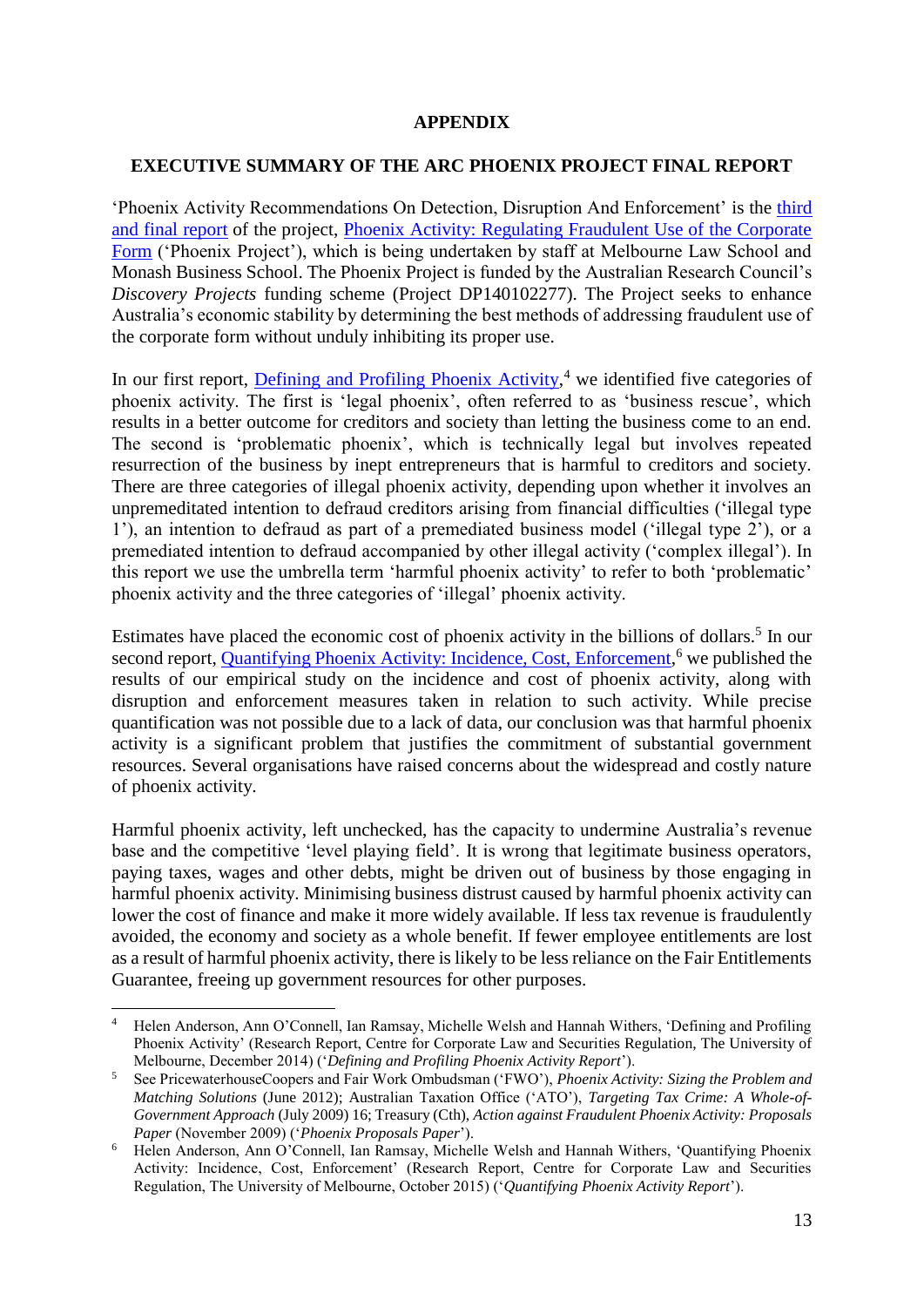The aim of this report is to minimise the significant damage that is being done to the Australian economy by harmful phoenix activity without unduly inhibiting legitimate business rescues and beneficial entrepreneurialism. Our recommendations address phoenix activity that, whether presently legal or not, society should not tolerate because it causes unacceptable harm to others.

While strong and targeted enforcement is the vital bedrock upon which any regime to eradicate wrongdoing is built, it is only part of the solution, particularly given that not all harmful phoenix activity is illegal (i.e. problematic phoenix activity). Our approach is to attack the drivers of harmful phoenix activity from multiple angles, with a greater focus on *ex-ante*  detection and disruption. At present, phoenix activity is easy, cheap, profitable and largely invisible, as a result of which there is little enforcement even where actions are available. We believe that implementing the measures outlined in this report would significantly counteract each of those drivers and reduce rates of harmful phoenix activity. At the same time, nothing we suggest will prevent genuine entrepreneurs from starting new companies, even after previous corporate failures.

Our recommendations come in three chapters.

# **CHAPTER 1: DETECT ALL PHOENIX ACTIVITY**

- Identify directors properly.
- Tighten the processes for incorporating companies.
- Assist external administrators to collect information.
- Overhaul external administrator reporting to ASIC.
- Revise website information and complaint processes for the public.
- Share information more effectively between regulators, including in relation to abandoned and deregistered companies.
- Make information about directors' corporate histories available free-of-charge where possible.
- Establish an online, free-of-charge, publicly searchable register of disqualified directors and associated companies.
- Enhance information sharing with 'allies' such as super funds, trade unions and credit reporting agencies.
- Improve collection of statistical data about phoenix activity.

# **CHAPTER 2: DISRUPT HARMFUL PHOENIX ACTIVITY**

- Introduce for those with a history of corporate failures a new 'halfway' category of 'restricted directorships', listing these on a publicly searchable register along with disqualified directors.
- Impose consequences for being a restricted director, including:
	- o Place limits on the number of concurrent directorships.
	- o Increase reporting requirements and regulatory scrutiny.
	- o Consider voluntary education for restricted directors.
- Improve the regime for disqualification from managing companies:
	- o Prioritise the use of disqualification powers in the phoenix context.
	- o Increase the maximum period of ASIC disqualification orders.
	- o Allow the FWO and ATO to seek court ordered disqualification.
	- o Increase the penalties for managing a company whilst disqualified.